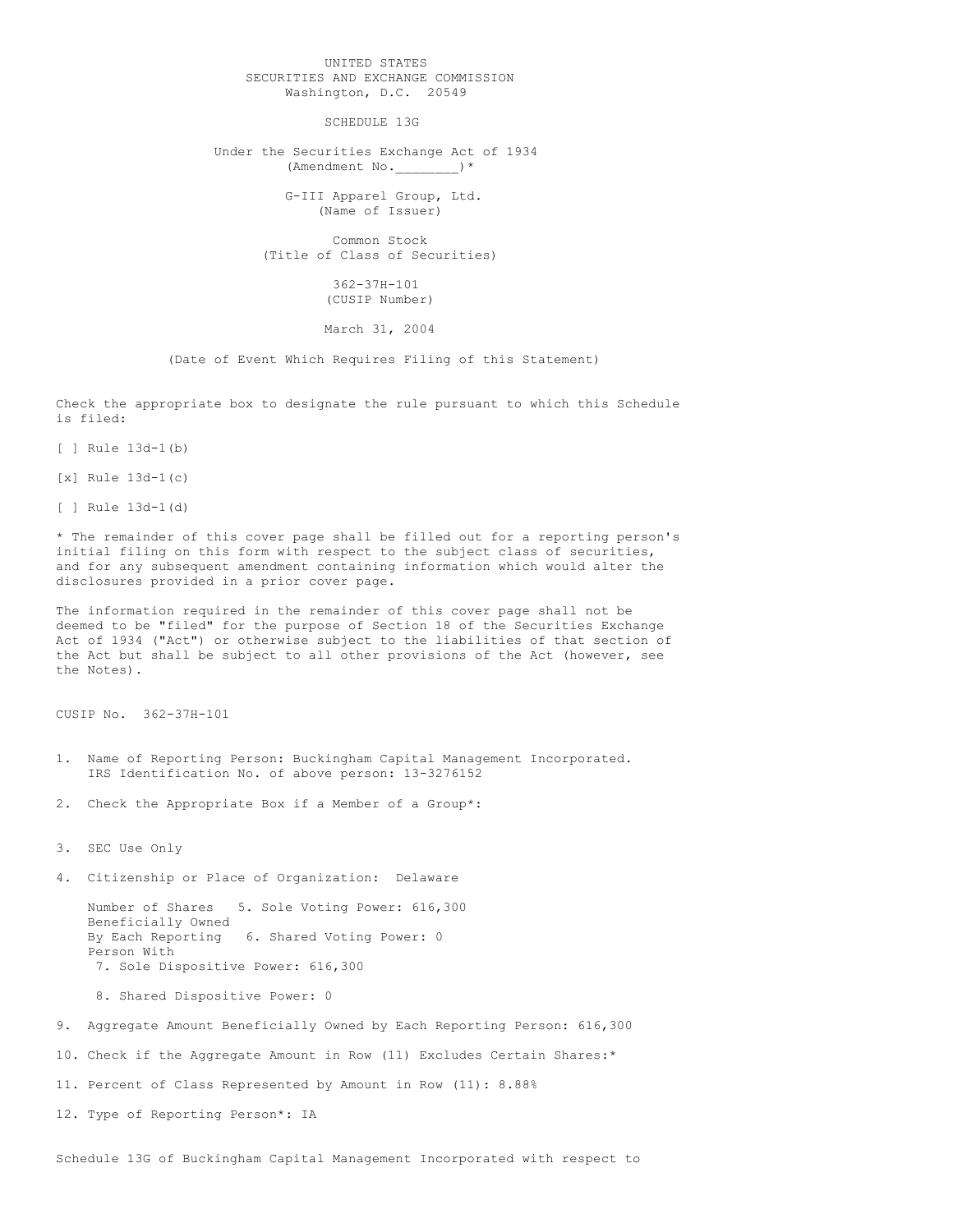the Class A common stock (the "Common Shares") of G-III Apparel Group, Ltd. (the "Company"). Item 1(a) Name of Issuer: G-III Apparel Group, Ltd. Item 1(b) Address of Issuer's Principal Executive Offices: 512 Seventh Avenue, New York, NY 10018 Item 2(a) Name of Person Filing: Buckingham Capital Management Incorporated Item 2(b) Address of Principal Business Office or, if none, Residence: 750 Third Avenue, Sixth Floor, New York, NY 10017 Item 2(c) Citizenship: Buckingham Capital Management Incorporated is a Delaware corporation Item 2(d) Title of Class of Securities: Common Stock Item 2(e) CUSIP Number: 362-37H-101 Item 3 If this statement is filed pursuant to Rule 240.13d-1(b) or 240.13d-2(b) or (c), check whether the person filing is a: (a) [ ] Broker or dealer registered under section 15 of the Act (15 U.S.C. 78o) (b) [ ] Bank as defined in section 3(a)(6) of the Act (15 U.S.C. 78c). (c) [ ] Insurance company as defined in section 3(a)(19) of the Act (15 U.S.C. 78c). (d) [ ] Investment company registered under section 8 of the Investment Company Act of 1940 (15 U.S.C. 80a-8). (e) [x] An investment adviser in accordance with Rule  $240.13d-1$  (b) (1) (ii)(E); (f) [ ] An employee benefit plan or endowment fund in accordance with Rule  $240.13d-1$ (b)(1)(ii)(F); (g) [ ] A parent holding company or control person in accordance with Rule  $240.13d-1$ (b)(1)(ii)(G); (h) [ ] A savings associations ad defined in Section 3(b) of the Federal Deposit Insurance Act (12 U.S.C. 1813); (i) [ ] A church plan that is excluded from the definition of an investment company under section  $3(c)(14)$  of the Investment Company Act of 1940 (15 U.S.C. 80a-3); (j) [ ] Group, in accordance with Rule 240.13d-1(b) (1)(ii)(J). Item 4 Ownership (a) Amount Beneficially Owned: 616,300 (b) Percent of class: 8.88% (based on the 6,940,000 Common Shares reported to be outstanding in the Company's Annual Report on Form 10-K for the year ended April 2002). (c) Number of shares as to which the person has: (i) Sole power to vote or to direct the vote: 616,300 (ii) Shared power to vote or to direct the vote: 0 (iii)Sole power to dispose or to direct the disposition of: 616,300 (iv) Shared power to dispose or to direct the disposition of: 0 Item 5 Ownership of Five Percent or less of a Class Not applicable. Item 6 Ownership of More than Five Percent on Behalf of Another Person: Not applicable. Item 7 Identification and Classification of the Subsidiary, Which Acquired the Security, Being Reported on By the Parent Holding Company: Not applicable.